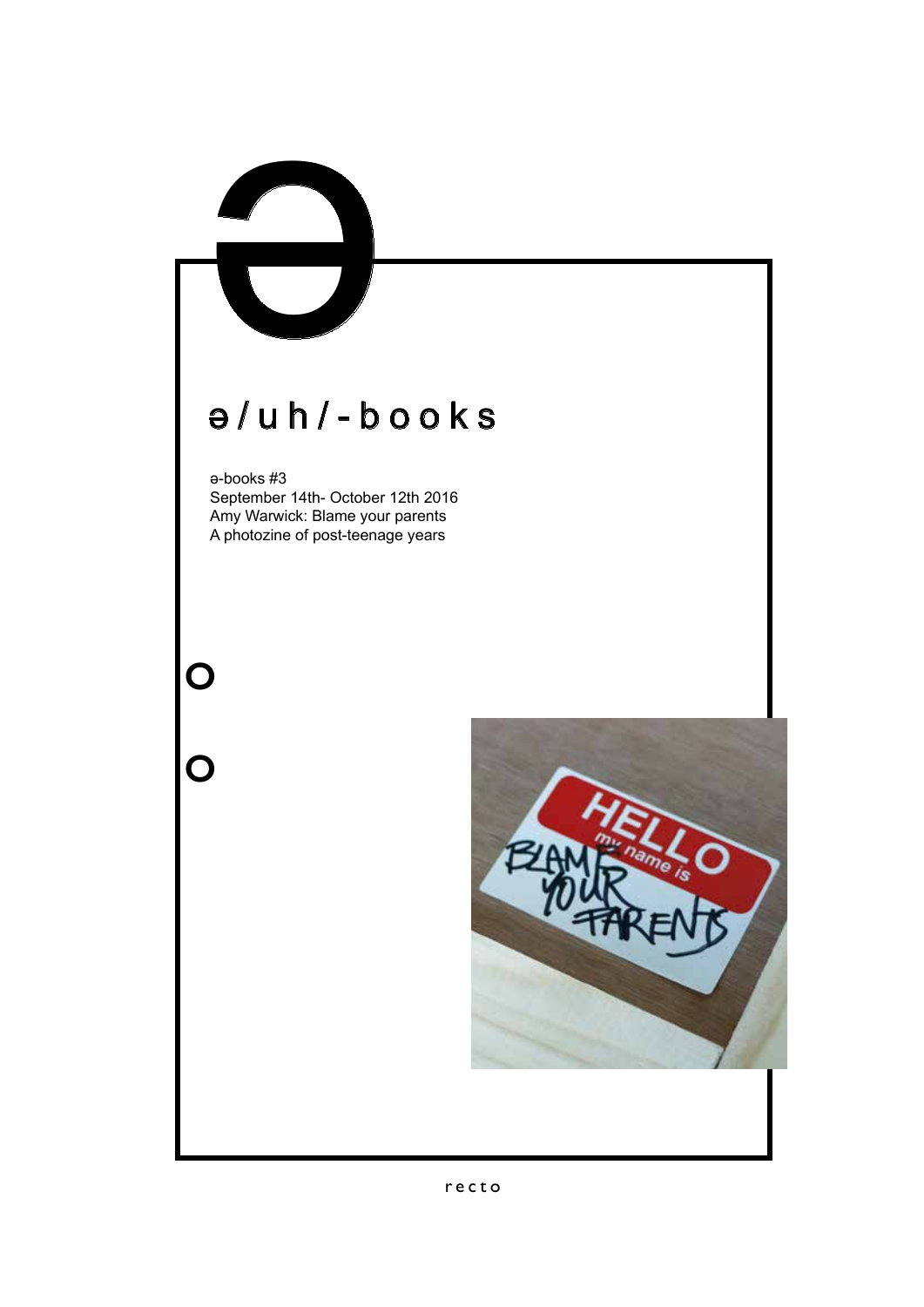ə-books #3 September 14th- October 12th 2016 Amy Warwick: Blame your parents A photozine of post-teenage years

I follow a lot of other film photographers who use point and shoot cameras on Instagram and they all seem to be making zines. The zine is kind of like an archive of my life at that time...a documentation of this whole party life thing, documenting this group of people who are young adults but not quite mature, they're still into the whole teenage lifestyle of drinking, partying.

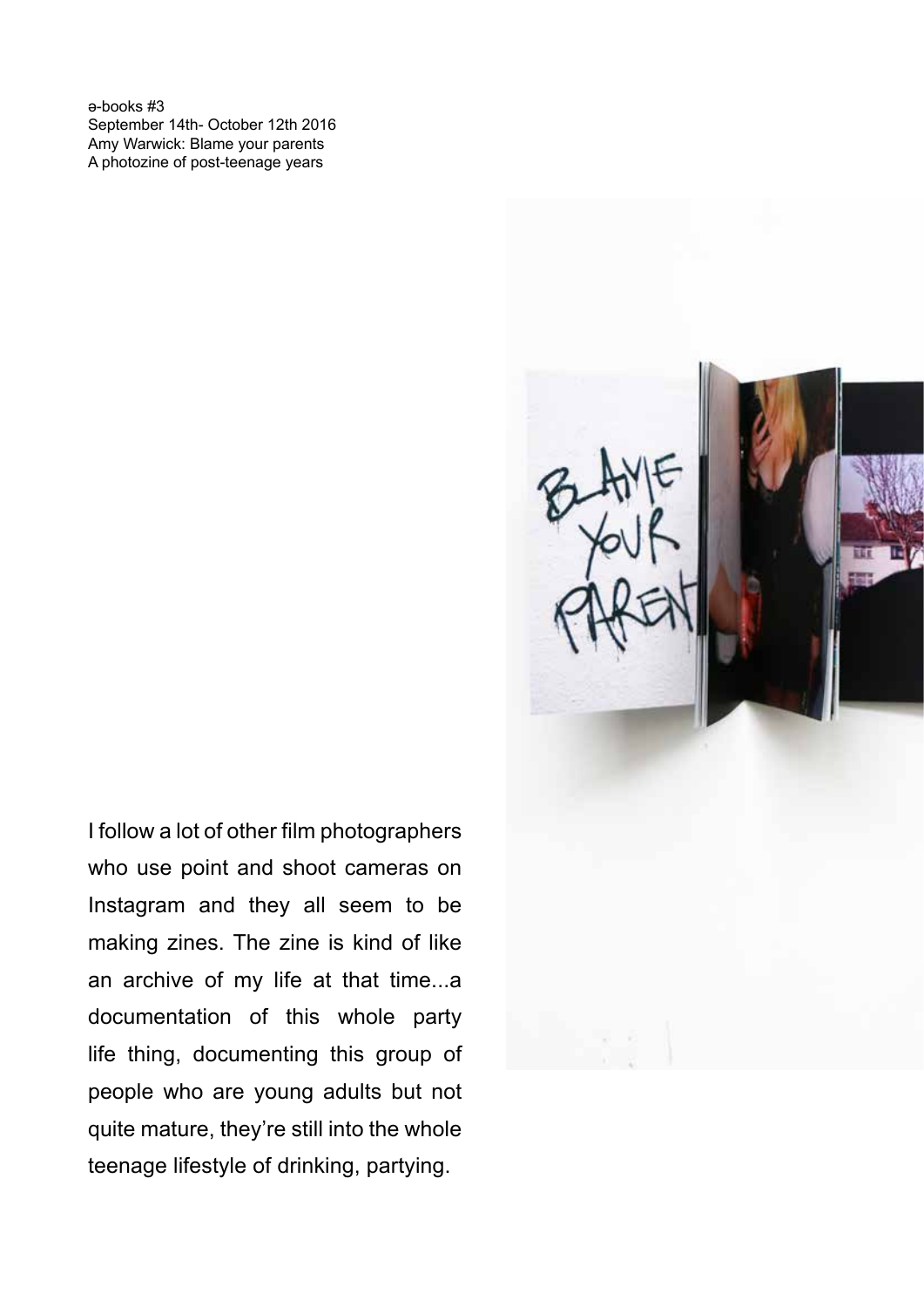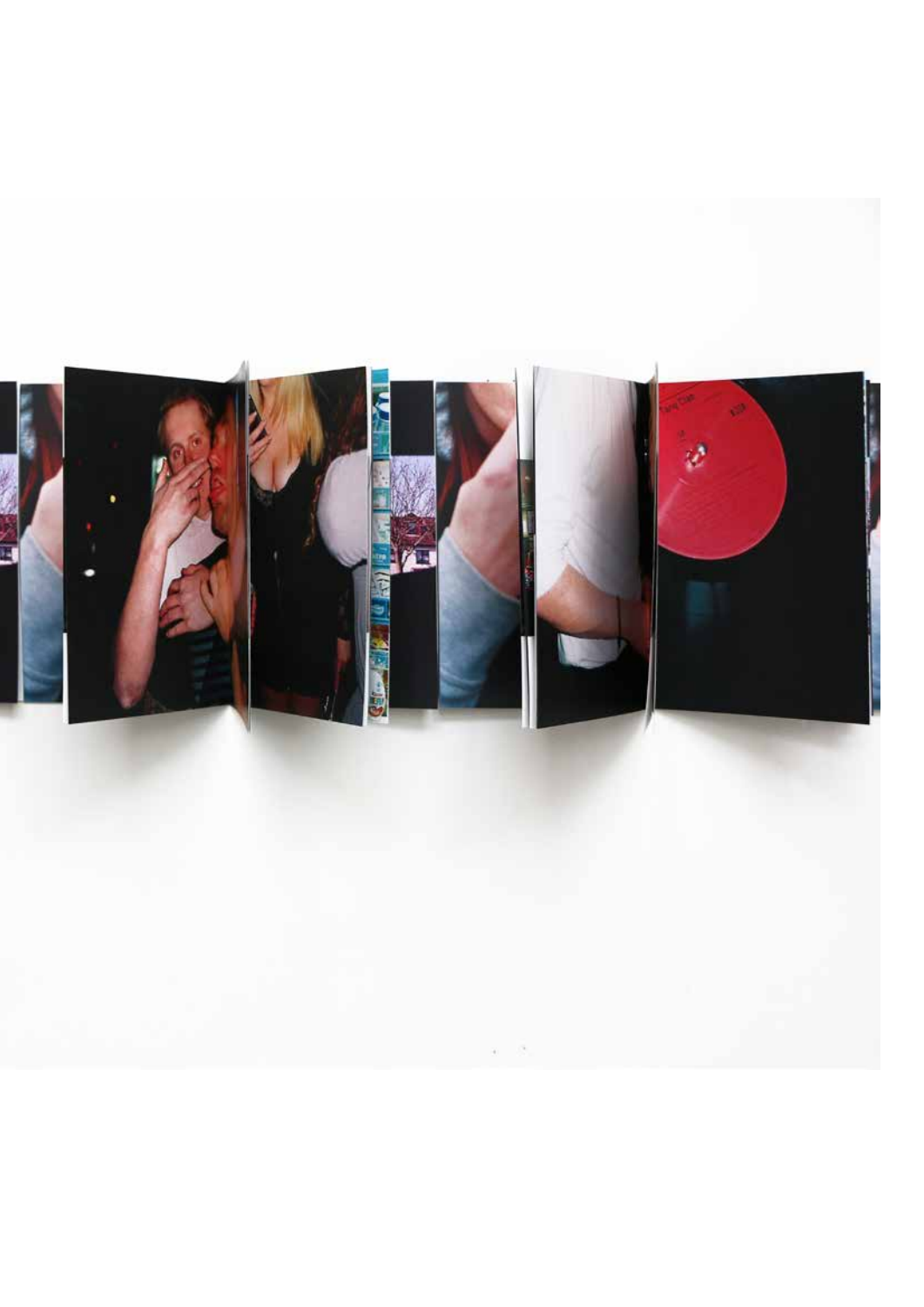## Blame your parents DOING IT YOURSELF WITH VINTAGE FILM CAMERAS AND GOOD OLD PAPER ZINES

*Presentation by Amy Warwick at the Photobook Pop-Up, London Road, May 2016; Recorded with iphone 6 and transcribed from .mp4 into a word.doc* 

I got into film photography just before starting my photography degree. I like messing around with cheap film cameras I find on EBay. I met a friend of a friend one day just pottering around in Shoreditch, he was using an Olympus mju ii, which I now use a lot. I got talking to him and looked at his work, he concentrated a lot on street and documentary photography. I really like it and used him as inspiration to get into this style of photography.

I follow a lot of other film photographers who use point and shoot cameras on Instagram and they all seem to be making zines. A lot of photographers seem to be getting their work onto print. I looked closely at their zines and their work and decided to create my own zine filled with 35mm film documentary and street photography. I think it suits a zine really well, analogue photos onto print instead of digital photos on a screen.

I had four months to shoot and I didn't really know where to start. I decided to take a completely different approach to this than my other projects, I'd usually try to think of a bunch of ideas and go with the one that I think is the best. For this project I just started shooting anything I saw that I thought was interesting when I was out and about with my friends. It sort of turned into taking photos of drunk people, I liked the look of it so I went with it.

I shot the whole thing on an Olympus mju ii. One of the reasons I chose it was because it's so concealable and easy to get into places where flash photography is banned. On the street I've found that people get a bit intimidated when you ask for a photo and you've got a big DSLR set up, with an mju ii they don't always even noticed I've taken a photo of them because the camera is so small.

The zine is kind of like an archive of my life at that time. My parents used to use point and shoot film cameras in the late 90s to document my sister and I growing up. It's cool to look back on, to scan the negative and see all the grain in the photo. For me I can pick my zine up in the future and it would be a funny thing to look back on, mostly photos of my friends messing about, out and about in different clubs.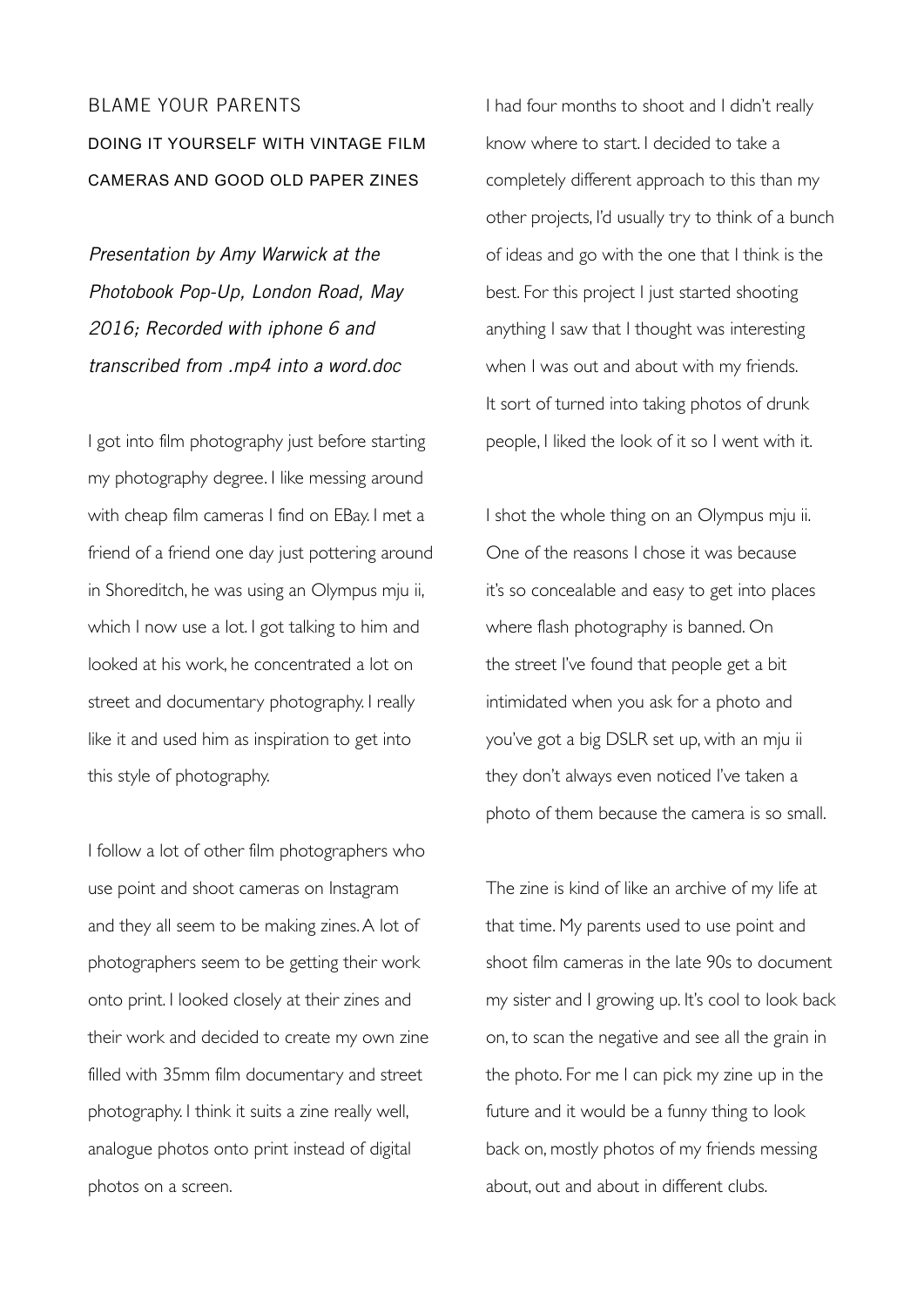The zine just developed into the last four month of my life I guess. At the same time, it's a documentation of this whole party life thing, documenting this group of people who are young adults but not quite mature, they're still into the whole teenage lifestyle of drinking, partying.

I think this fits well with the punk aspect of the zine. Kind of doing what you want the photozine to be because it's yours, anyone can make a zine. Making zines is definitely something I want to go into some more, maybe make a series.

I like the idea of the analogue photos and the kind of analogue presentation. It's not on a computer screen, it's physical, in your hands. Same as when you get the negatives back from the lab, they give you the prints and you can feel them. A lot of my favourite photographers do stuff like this, shoot on film and make zines - Cheryl Dunn, Ed Templeton, Deanna Templeton. They still shoot analogue and get their photos onto print.

I love the aspect of the photobook, especially zines. They're so cheap to make, I used cheap film from a poundshop, cheap paper. It's a really cheap way of getting your photos out there.

Almost all of the photos in the zine were shot in Brentwood, Essex. It's different to how Essex is portrayed and it's different to the stereotype that Essex has. I didn't specifically have the location in mind while shooting though, more youth culture. You can look at the zine and it could be any British town. The content is something that most young people can relate to, everyone kind of does the same thing when they're young, no matter where they are from.

I really struggled with the sequencing of the book, so I just put it together with the photos in chronological order. The photos were in order of the times they were shot and I tried to stick to that as much as I could, and then rearranged it in a way that I thought looked more pleasing. I wanted to have it in order so that I could look through it and the photos were in the order that the events happened. I rearranged it in a way that it wouldn't seem too repetitive.

In terms of self-publishing, I've just advertised the zine mostly on social media. I follow a lot of people who make zines and do this sort of thing, so there's already an audience there. I want to get in touch with bookshops and try my luck there. I definitely want to try and get it out there.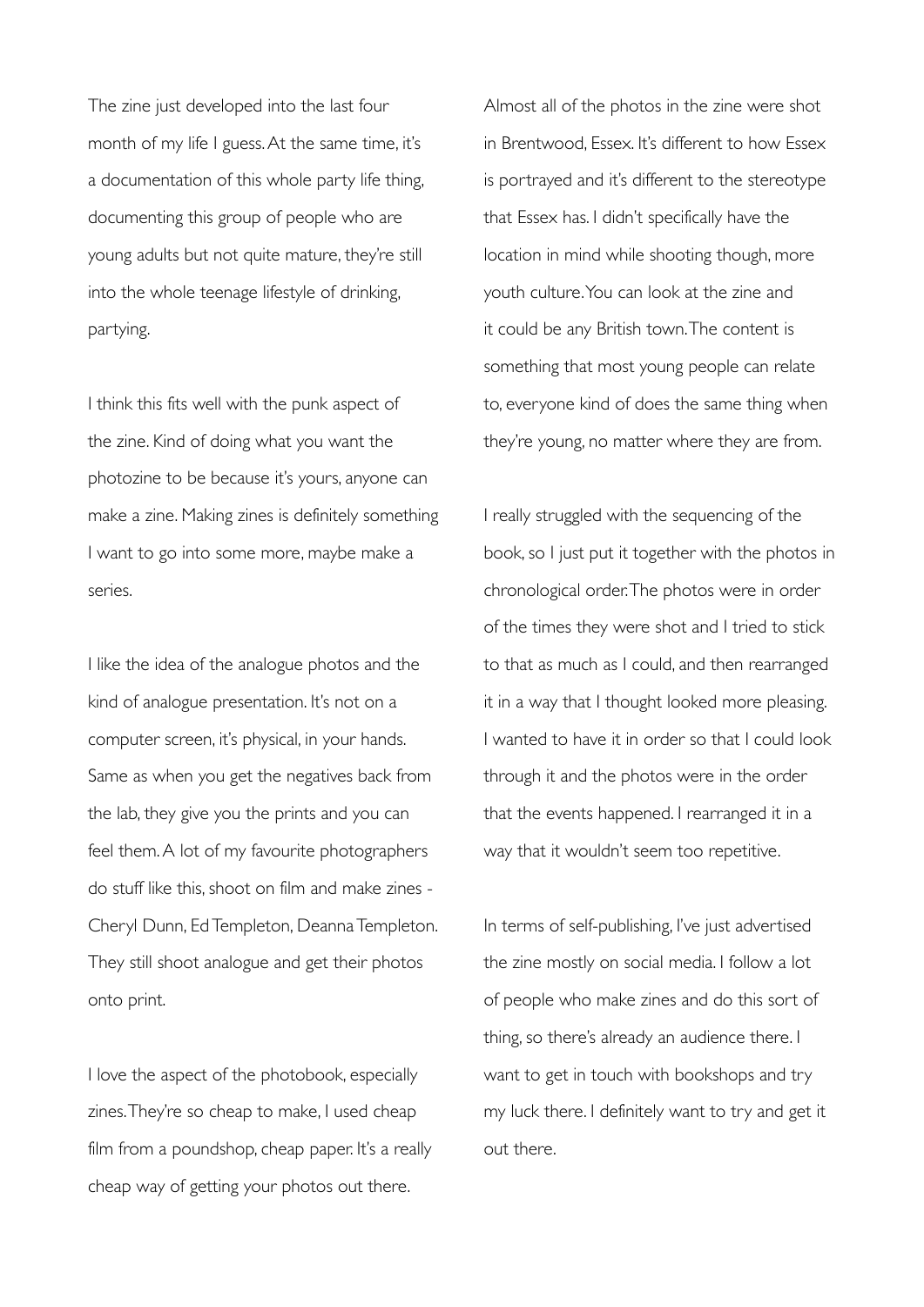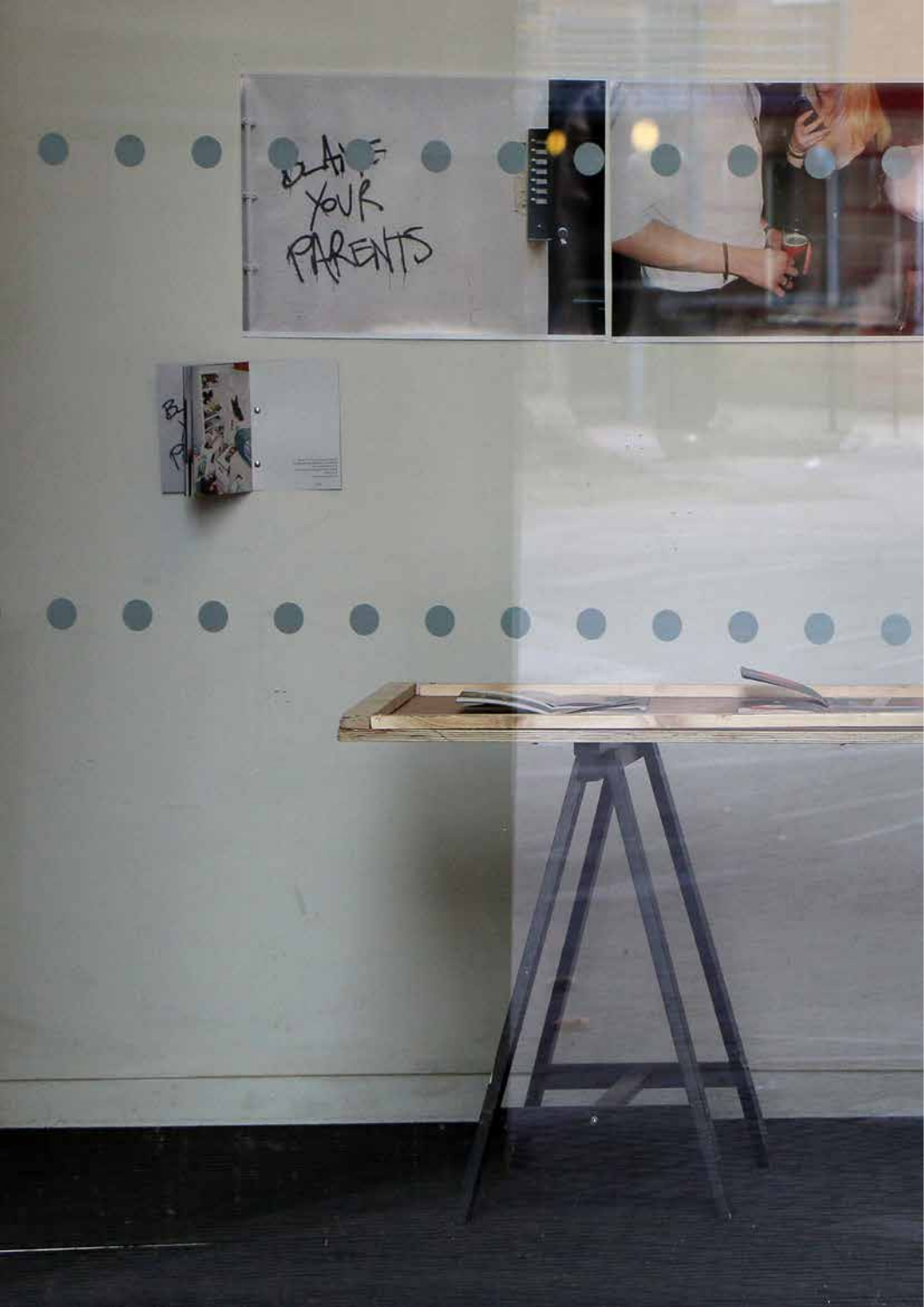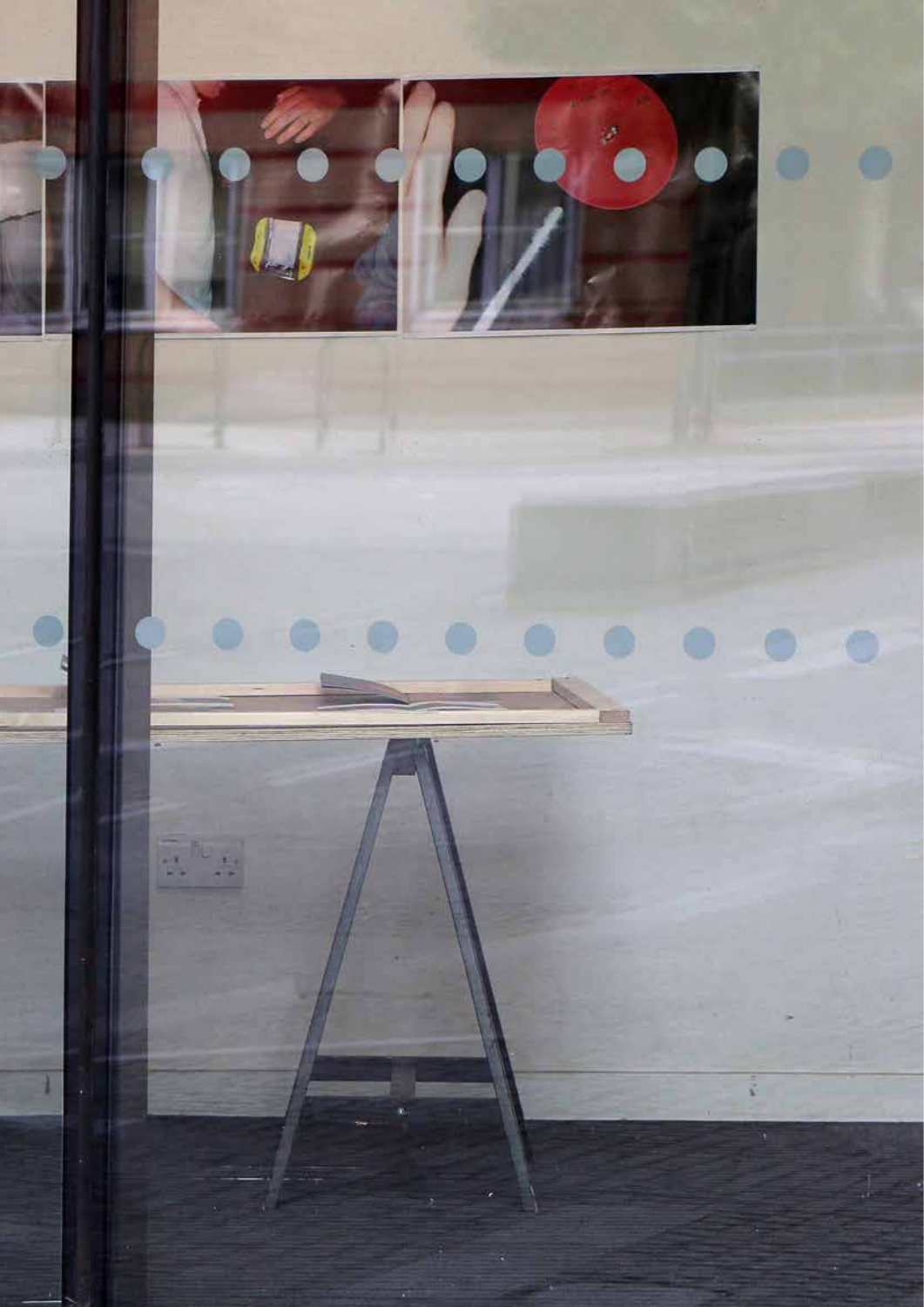A lot of the zines I looked into for research were black and white, mine is colour. I used colour film so I had the option to make the zine full colour or black and white. I was quite adamant at first to go with black and white to fit in with the stereotype of the zine and the original zine before colour was about, but when I tried both black and white and full colour, I preferred colour. Some of the colours came out quite nicely, I think it would have ruined it a bit if I put it in black and white.

That's one thing I really like about film, the photos don't always come out exactly how you want it. You get light leaks and the photos don't always turn out how you think they will. When you get the negatives back, it could be completely different to what you saw. I like that about film, you have to work with what you've got.

I named the zine 'Blame Your Parents' because of the first photo inside. I took a trip to Brighton one weekend, I wasn't planning on shooting for the zine but I shot on my mju ii with the zine still in mind anyway. I was walking though The Lanes and saw 'Blame Your Parents' spray-painted on the wall. I stood there for about 10 minutes waiting for all of the people there to move out of the way so I could get a

quite shot, it was a busy weekend and there were a lot of people around. I got a photo of it and it fit in well with the zine and the youth culture aspect of it, so I put it in and name the zine Blame Your Parents.

Amy Warwick: Blame Your Parents P hotography and design: A my Warwick Laser printed on Fabriano paper 120gsm E dition of 50 www.amywarwick.com

Amy Warwick is a student in the Photography (BA Hons) course at the London South Ban University. Blame Your parents is her second zine, created during the 2nd year photobook module and presented in the Photobook Pop-Up Shop, London Road, May 2016. It features in Foyles selection of photozines available at the Charing Cross branch.

 ə-books #3 zine designed by paula roush ə/uh/-books a project space for material publishing is a year-long programme exploring paperbased photobook publishing as photographic research

curated by: paula roush photographer, publisher (msdm publications) and lecturer (photobook publishing ) School of Arts and Creative Industries London South Bank University uh-books.tumblr.com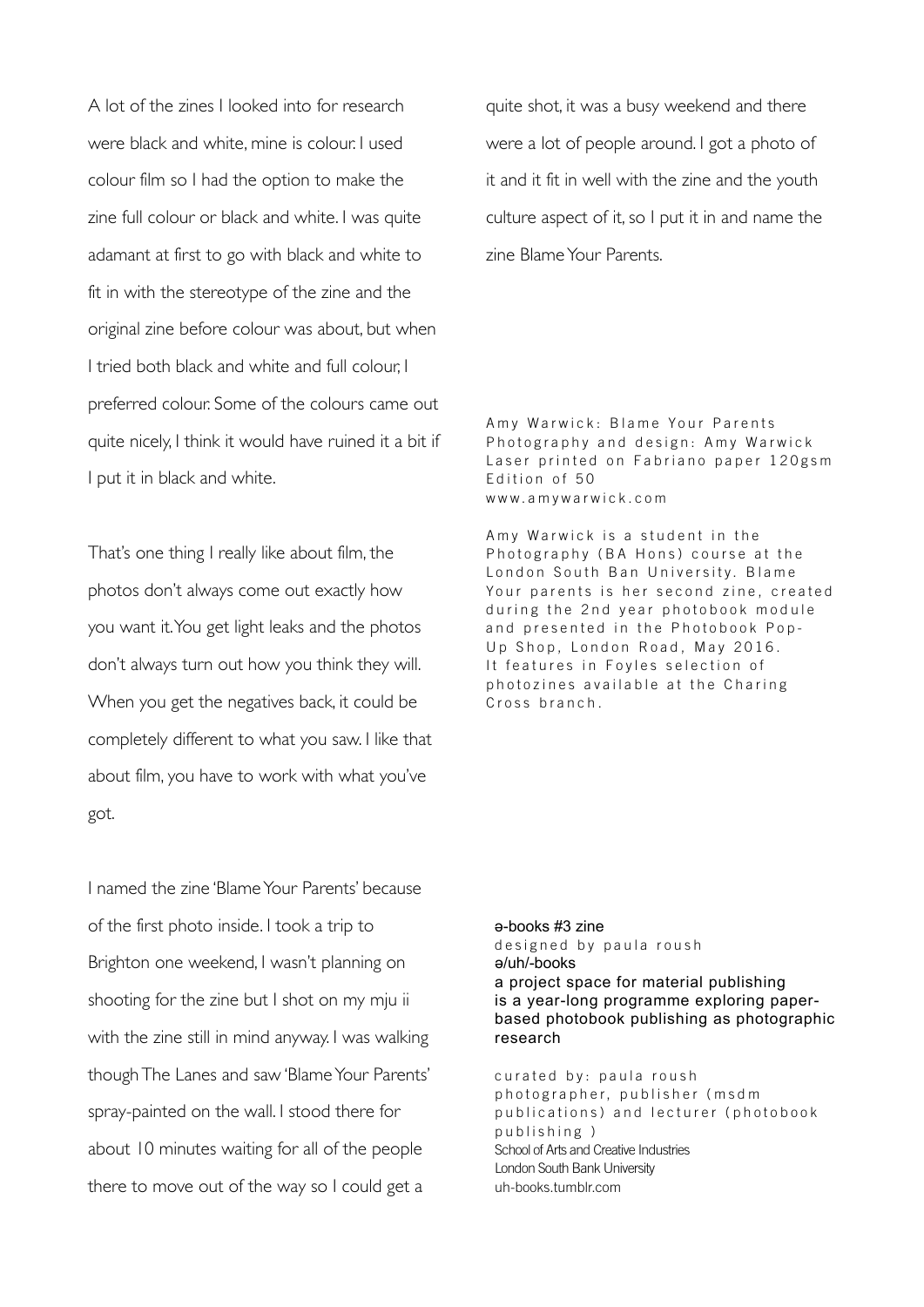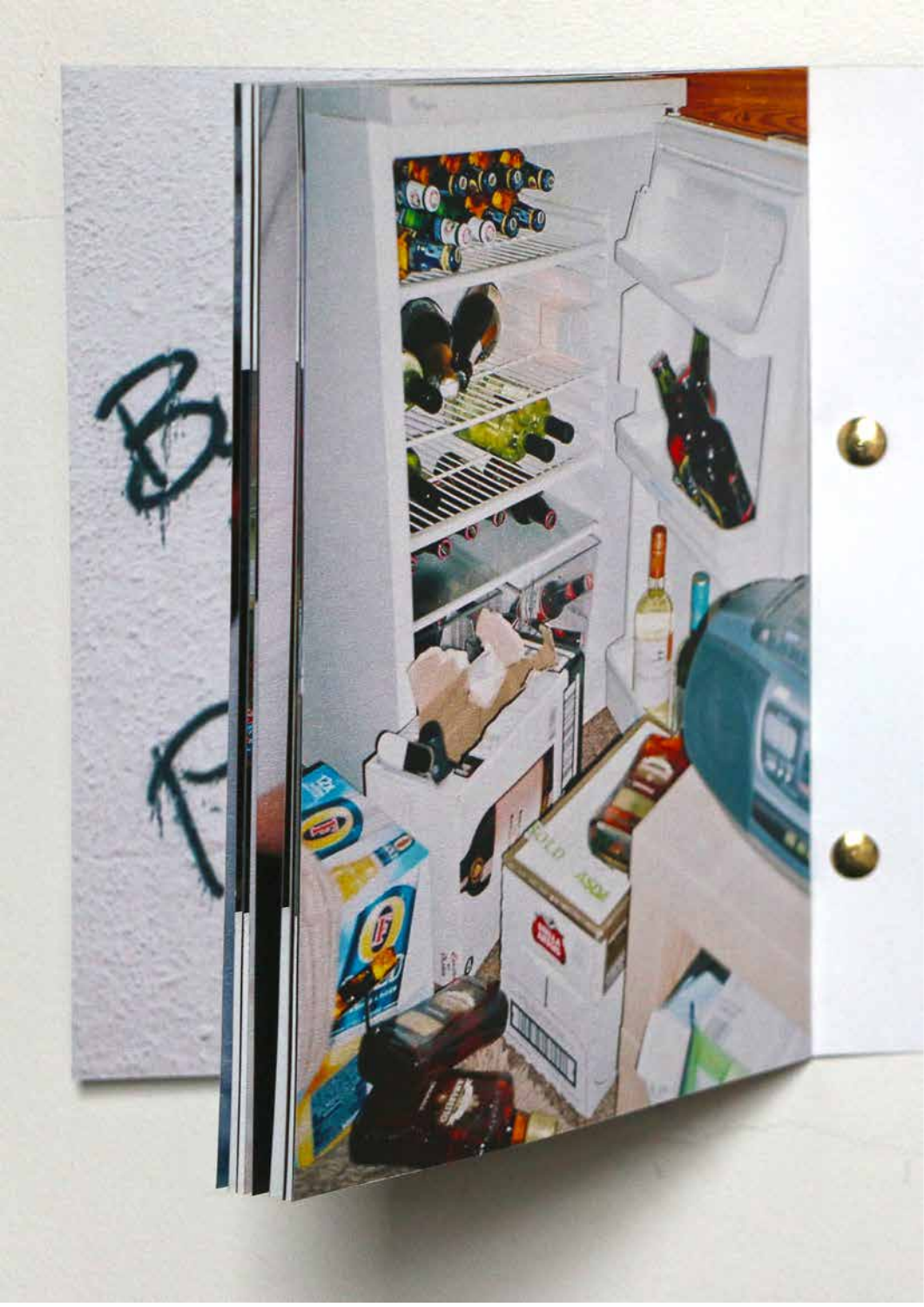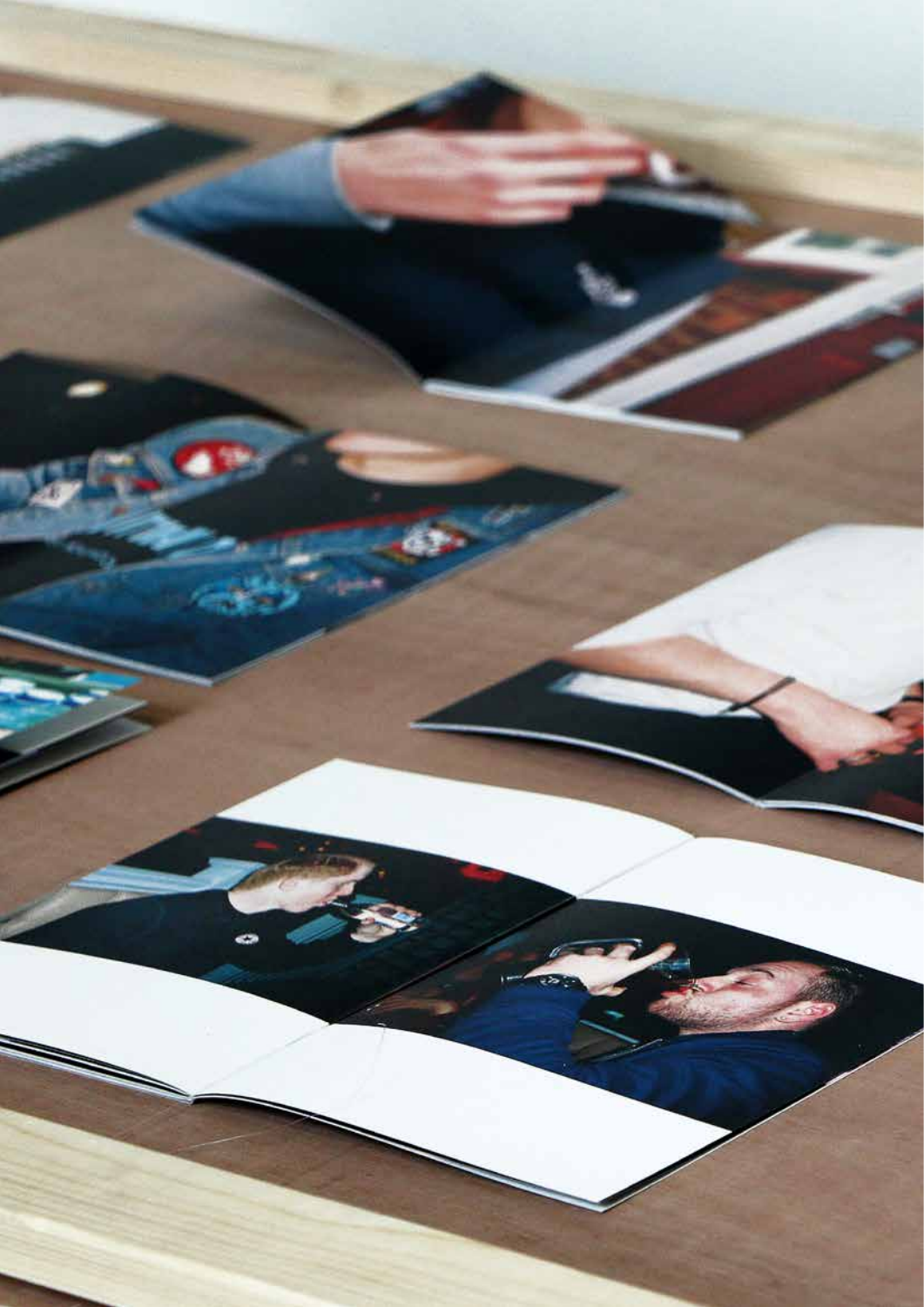